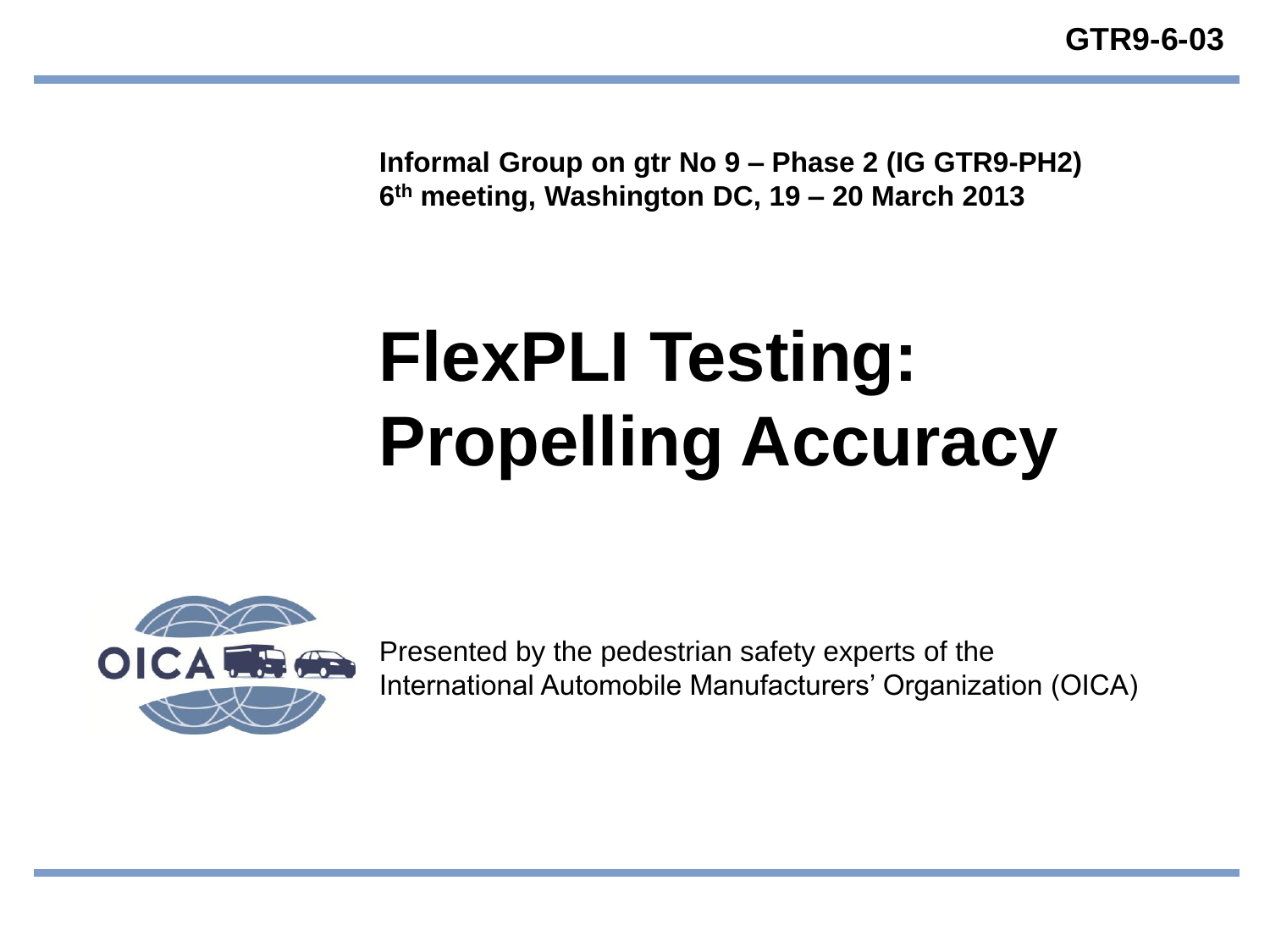

## **Background**

- The original idea in the discussion on the FlexPLI was to simply replace the EEVC Legform Impactor by the FlexPLI whenever the latter is ready for industrial use
- Test procedure may allow this but what about test environment?
	- Usually, test rigs already exists
	- High investment for impactor needed, so preferably no further investment for other test equipment
	- Tests with both impactors, EEVC LFI and FlexPLI may be necessary at the same test rig
	- Etc.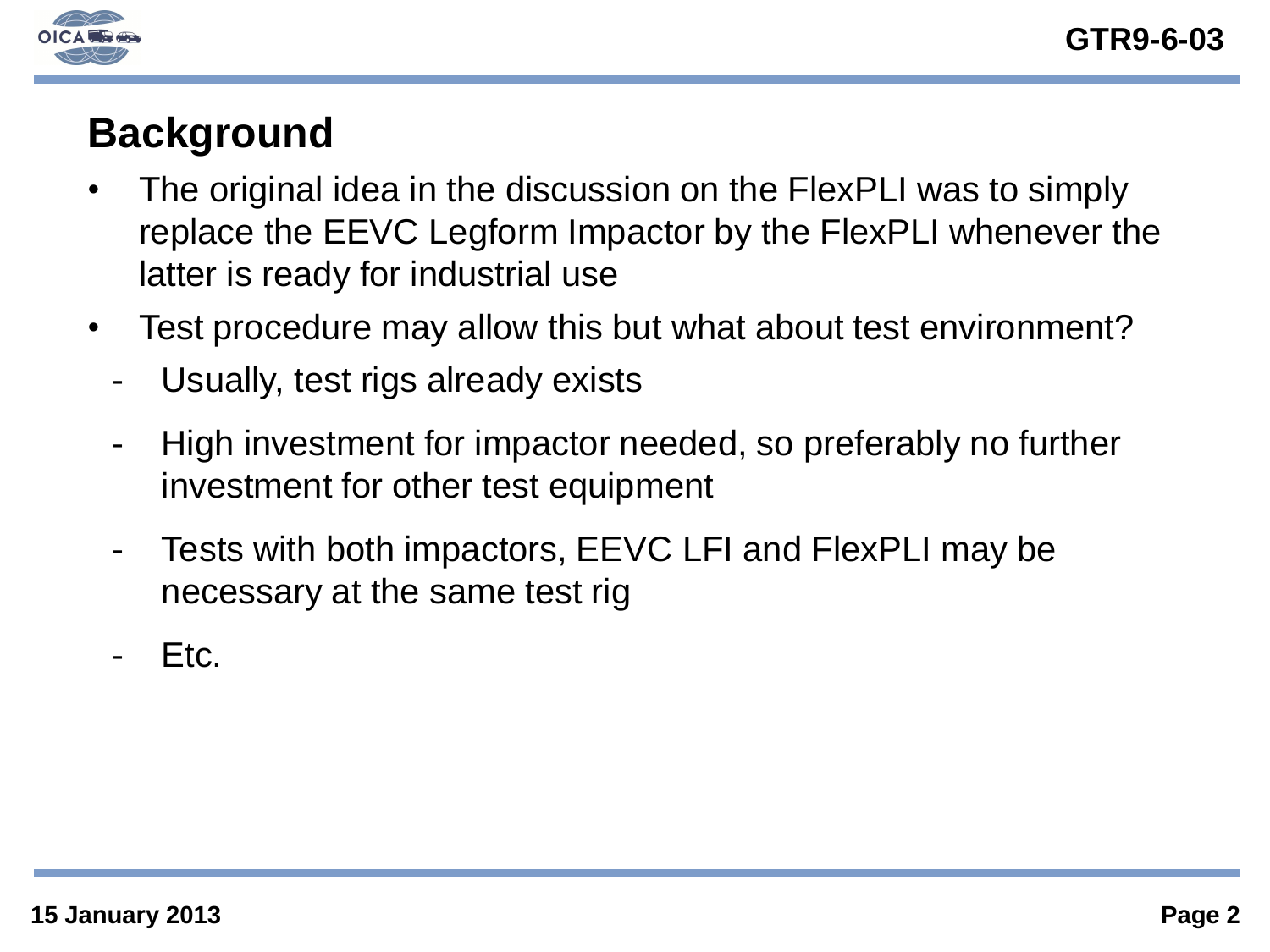

# **Background (Continued)**

- For the FlexPLI, a specific pusher plate is recommended by the legform manufacturer to assure stable propelling (see document TEG-117 of the former FlexPLI Technical Evaluation Group TEG [1])
- When testing with the FlexPLI, it was noted that it is quite challenging to get a stable free-flight phase even when using the recommended pusher plate
- Consequently, specific pushing devices need to be developed to use the FlexPLI with existing test rigs
- An example, consisting of the pusher plate and a test rig specific carrier, is shown at the next pages [2]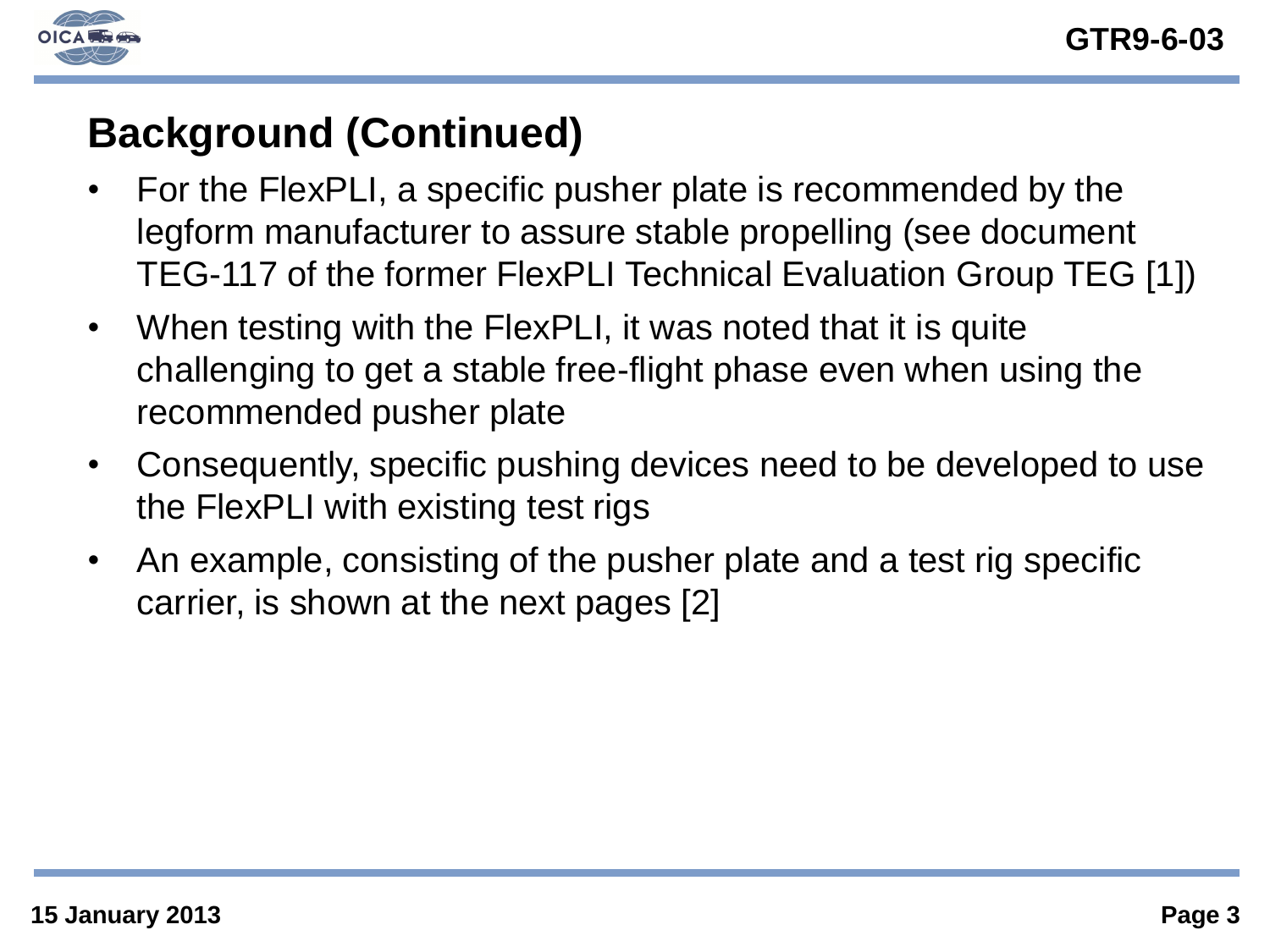

#### **GTR9-6-03**

#### **Example: Testing with the FlexPLI using the pusher plate according to TEG-117**



(Photo sequence to be followed from left to right and then from top to bottom)

**15 January 2013 Page 4**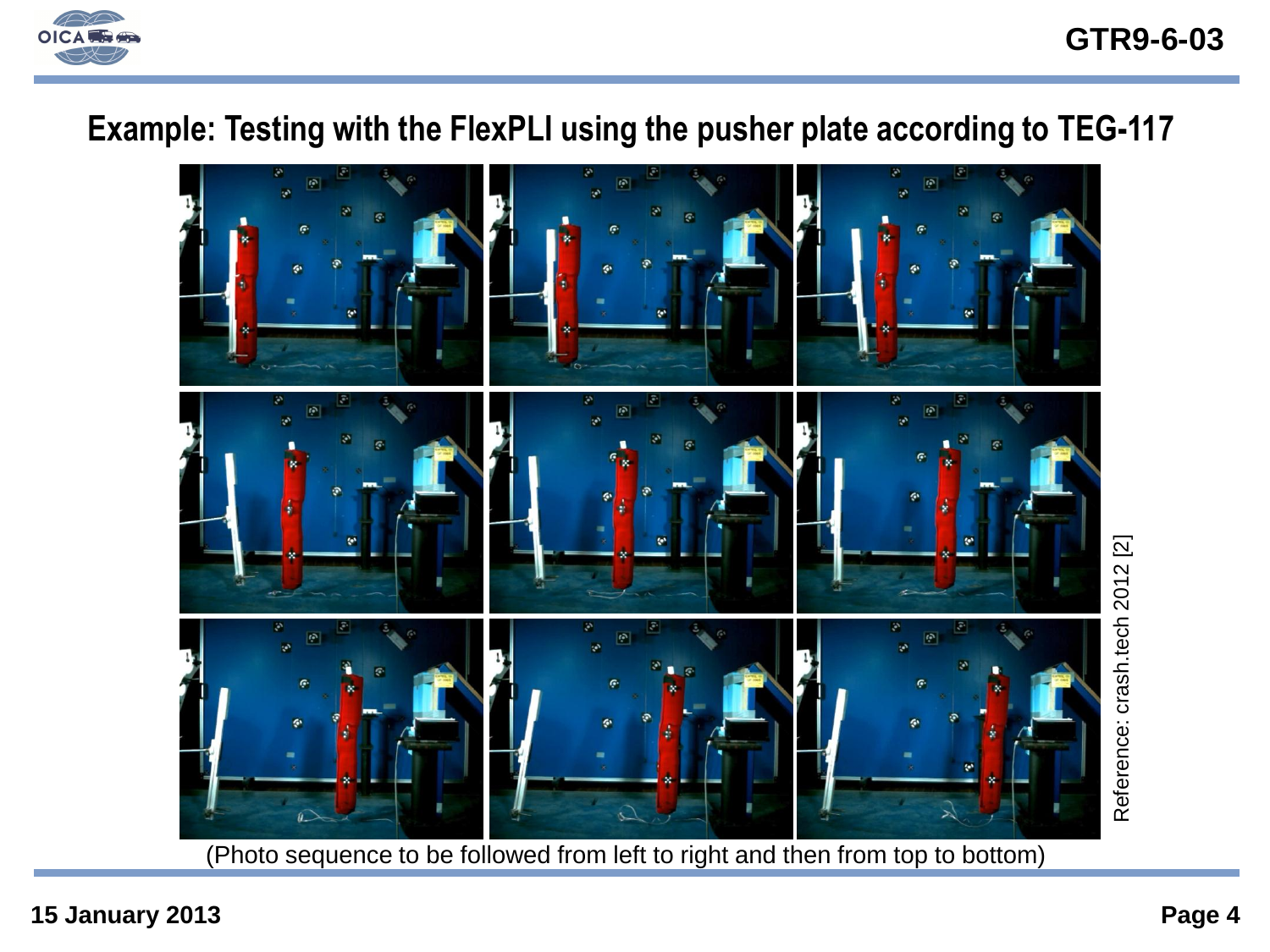

**GTR9-6-03**

#### **Example: Pusher plate according to TEG-117 and a test rig specific carrier**



(Photo sequence to be followed from left to right and then from top to bottom)

**15 January 2013 Page 5**

Reference: crash.tech 2012 [2]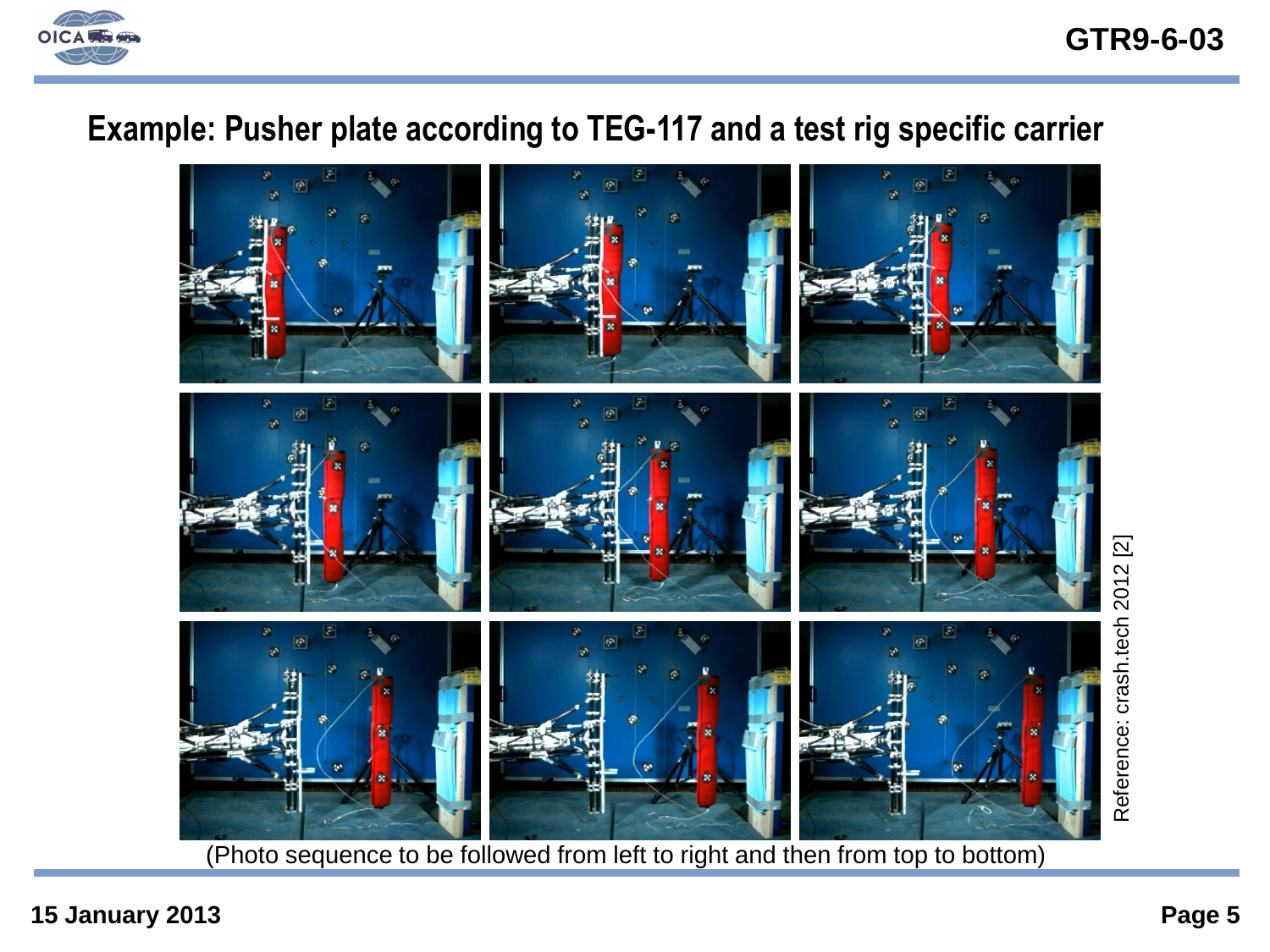

#### **Issue**

- It was noted, that even with such a high-performance pushing device it is hard to achieve a stable free-flight phase of the FlexPLI
- In addition, it is questionable whether the impactor's behaviour can be controlled in detail during the free-flight phase
- Therefore, clear requirements are needed to:
	- On one hand to achieve reliable and repeatable test results;
	- On the other hand to allow, to a certain extent, the unavoidable movement of the impactor during the free-flight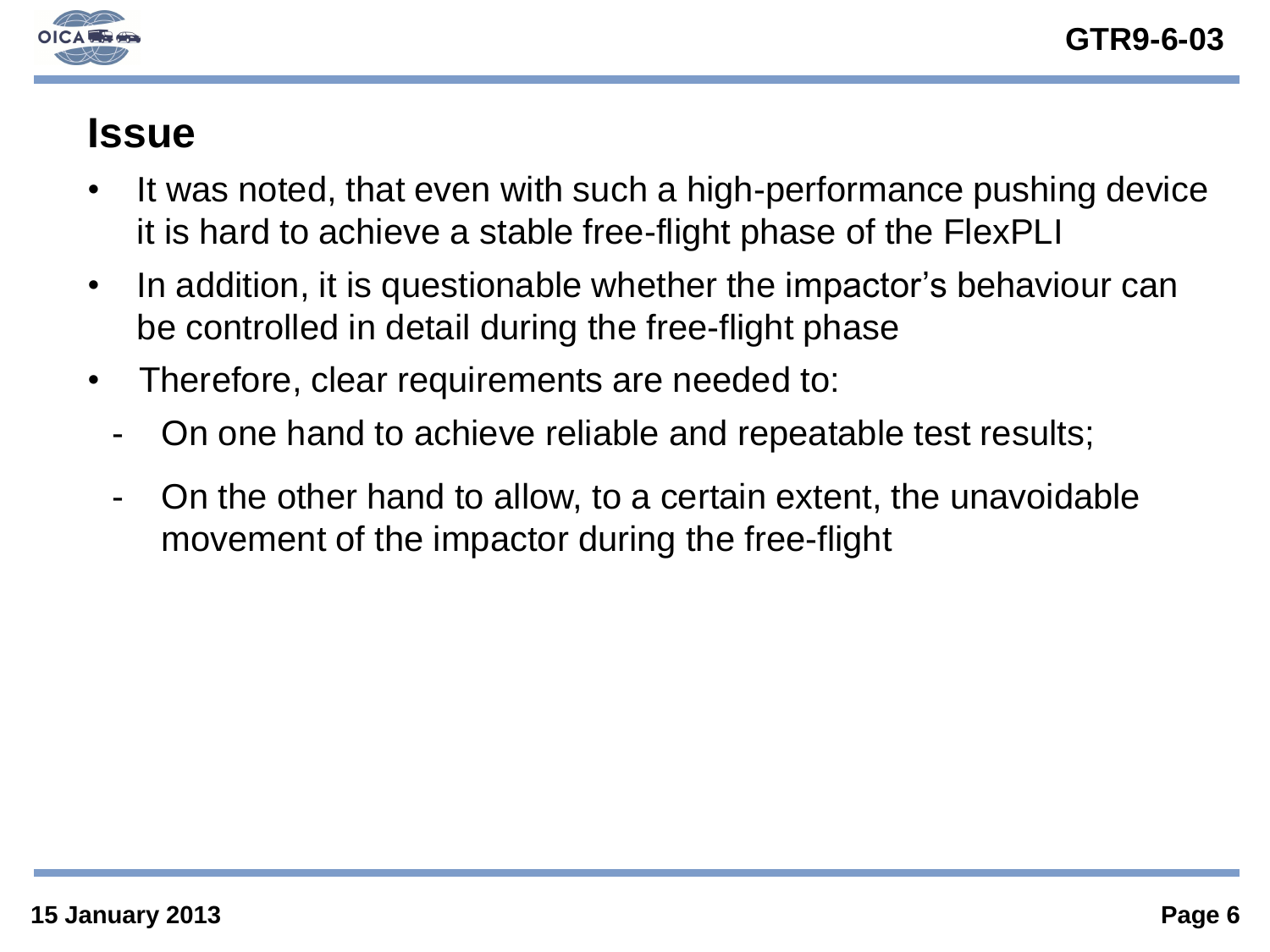

# **Time history curves for the moments during the free-flight phase**



- Unacceptable impactor movement during the free-flight phase noted
- Progression of sinus curves at t=0 may even influence the peak values of the test results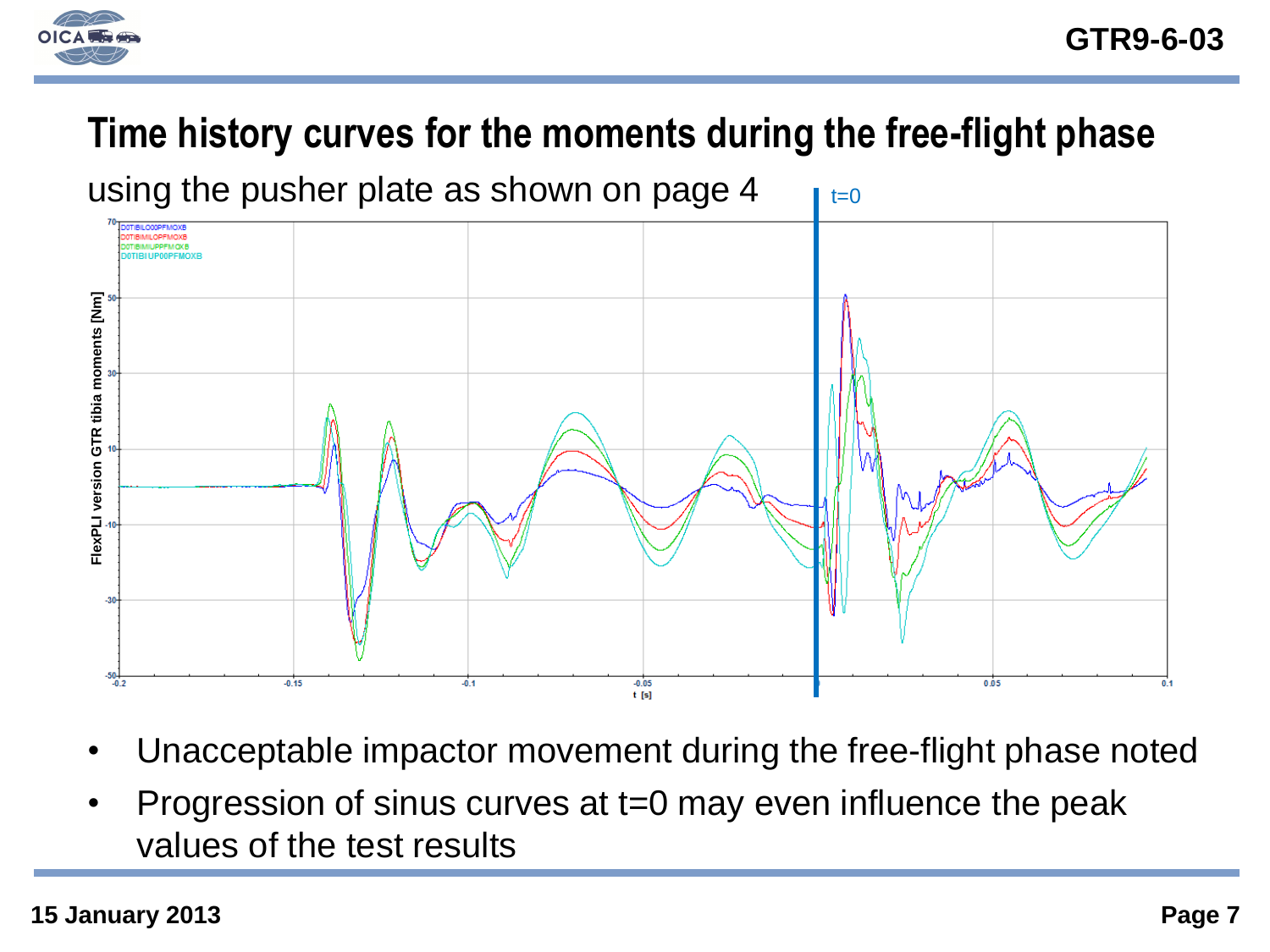

# **Time history curves for the ligaments during the free-flight phase**



• After an initial stimulation the ligaments achieve a stabilized behaviour - probably due to their pre-tensioning - but with a extension/compression before the vehicle impact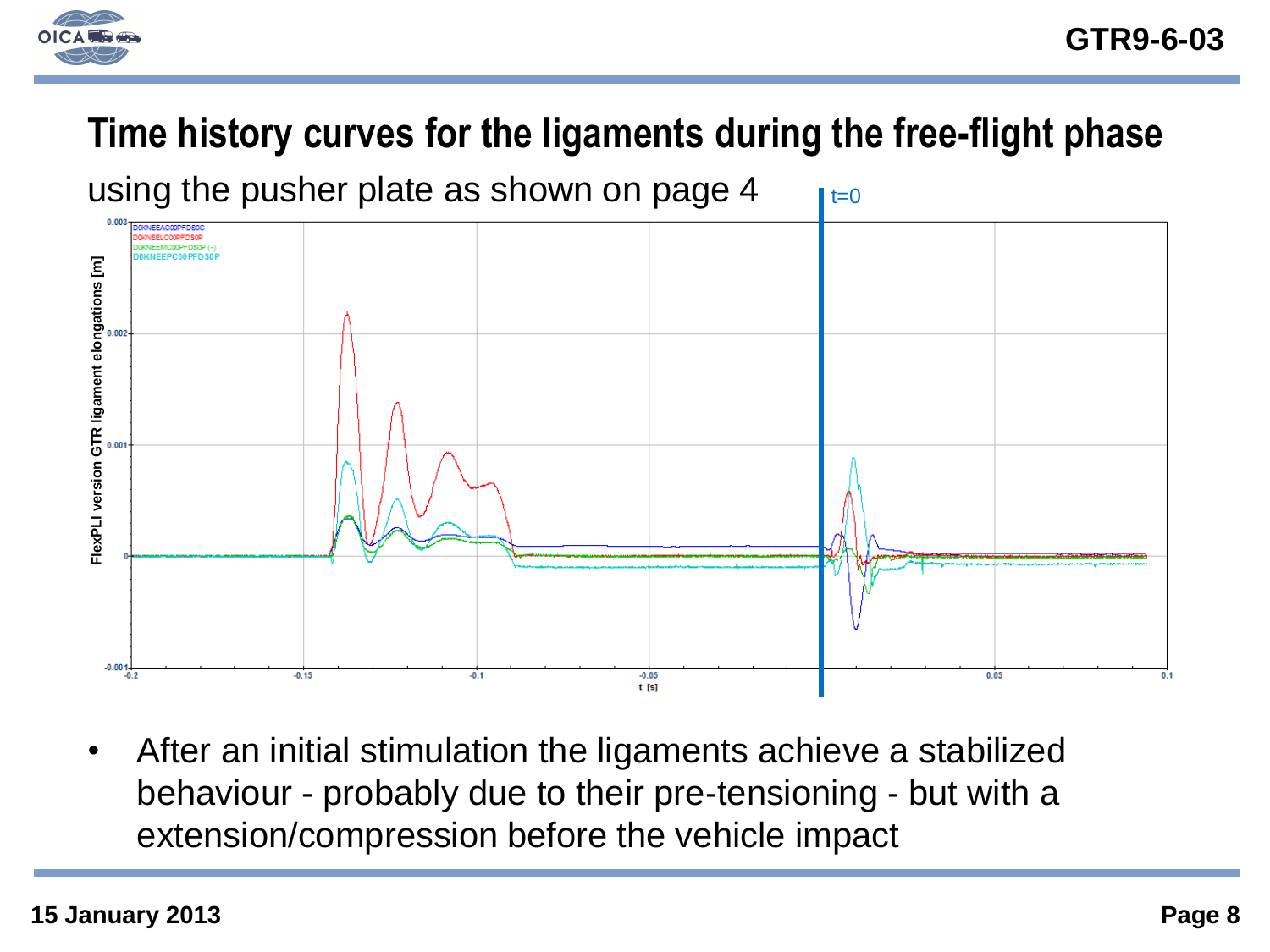

# **Time history curves for the moments during the free-flight phase**

 $t=0$ using the pushing device as shown on page 5



- The free-flight phase is much more stable, the signals tend to settle
- Also, the progression of the curves at  $t = 0$  causes lower risks to influence the peak value of the test result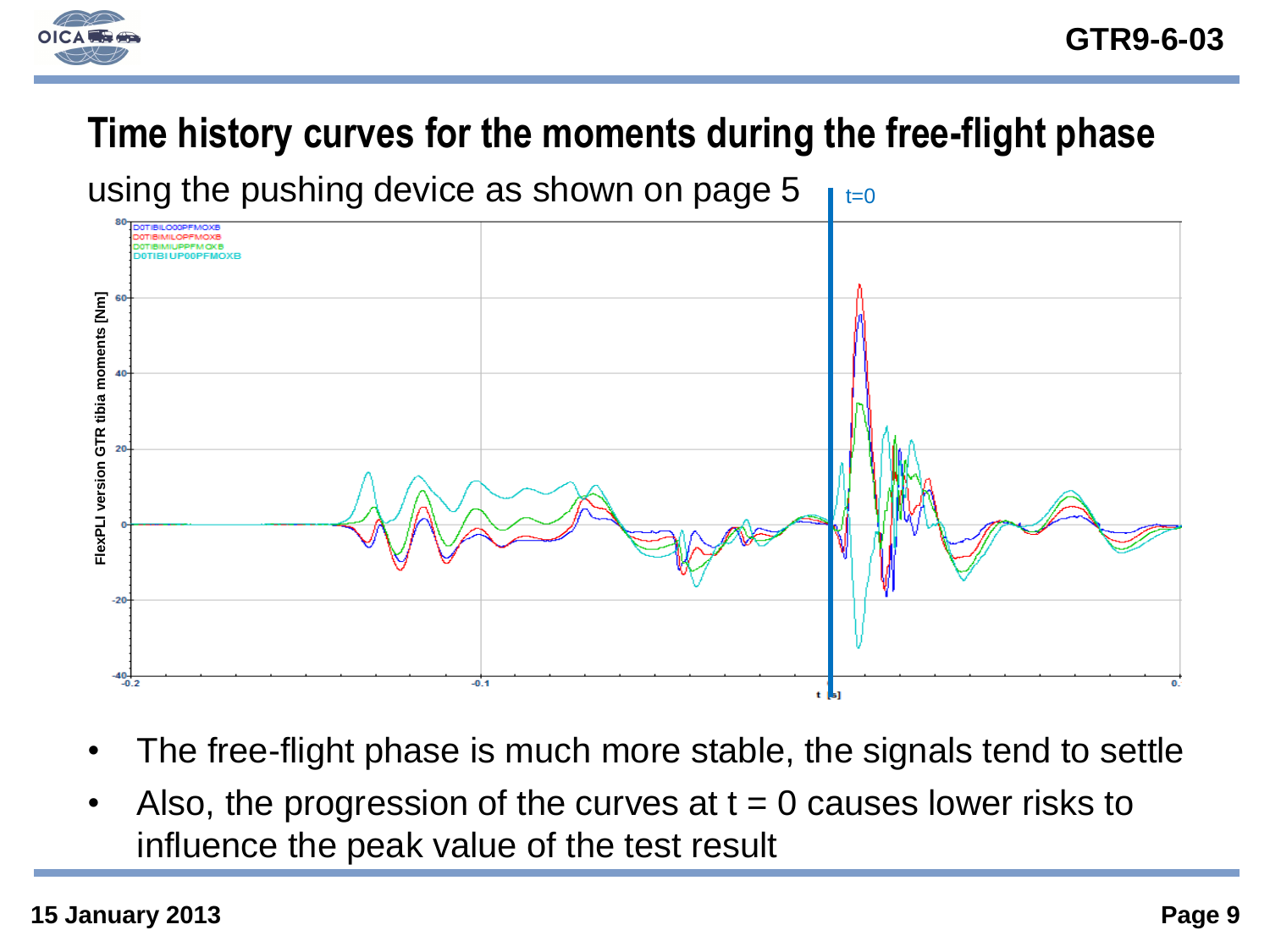

# **Time history curves for the ligaments during the free-flight phase**

 $t=0$ using the pushing device as shown on page 5



• No initial stimulation of ligaments was seen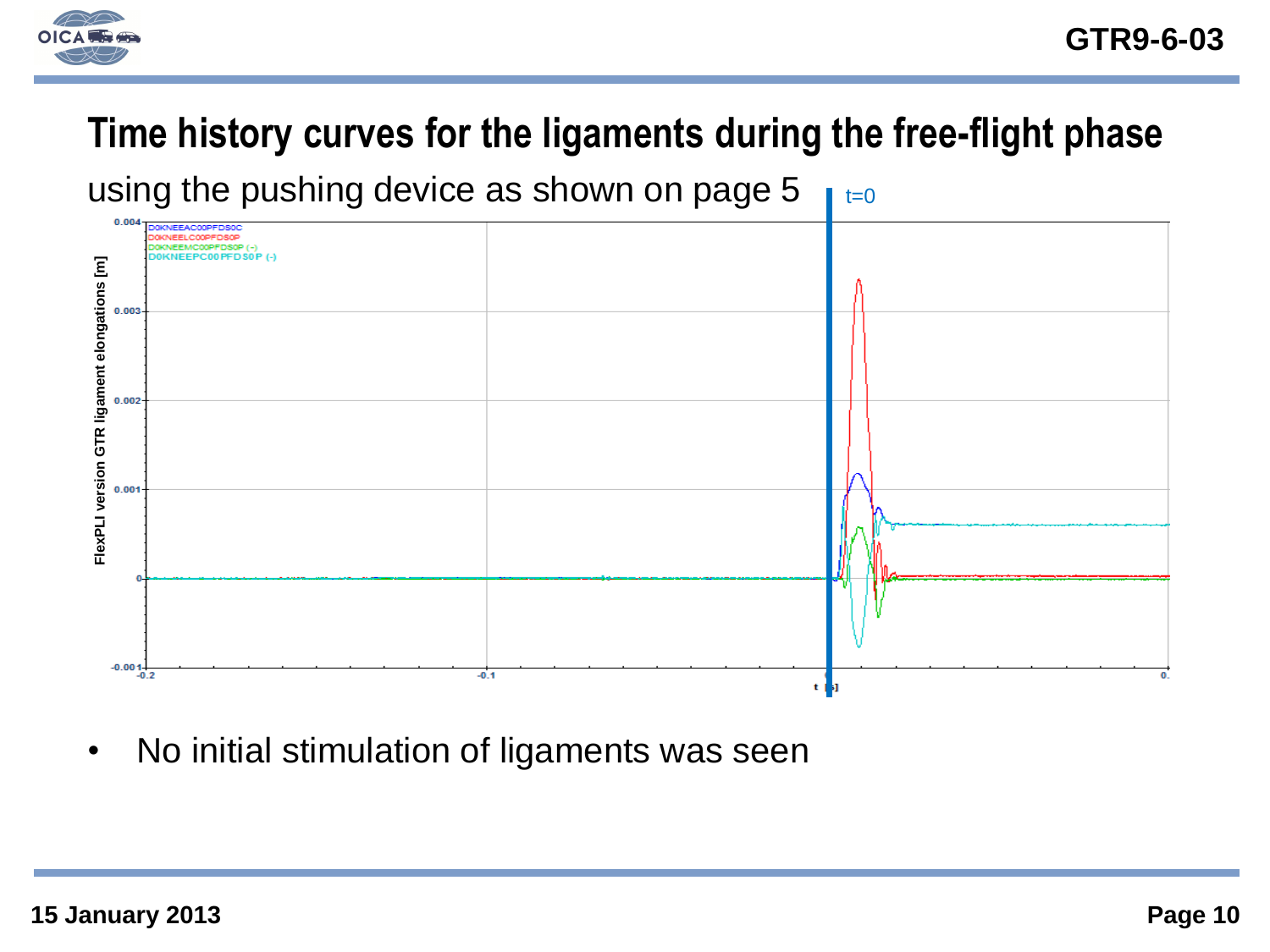

# **Conclusions**

- Even when achieving a very stable free-flight of the impactor, the signals indicate a certain movement of the impactor
- It is therefore proposed, to limit the signals that are recorded at t=0 to  $[\pm 17]$  Nm for the bending moments,  $[\pm 1.1]$  mm for MCL or [ $\pm$  0.65] mm for ACL and PCL respectively (which represents [ $\pm$  5] % of the allowed respective certification thresholds in all cases)
- The results actually measured at t=0 must not be shifted to 0
- In addition, it seems necessary to exclude possible influences of the curve progressions of the recorded signals
- It is therefore also proposed that the recorded signals must be within corridors of  $[\pm 5]$  % of the allowed respective overall thresholds during the last [30] ms before the impactor hits the vehicle
- This should apply to both, the signals recorded for the bending moments as well as the signals recorded for the ligaments

Information in square brackets is subject to detailed investigation right now!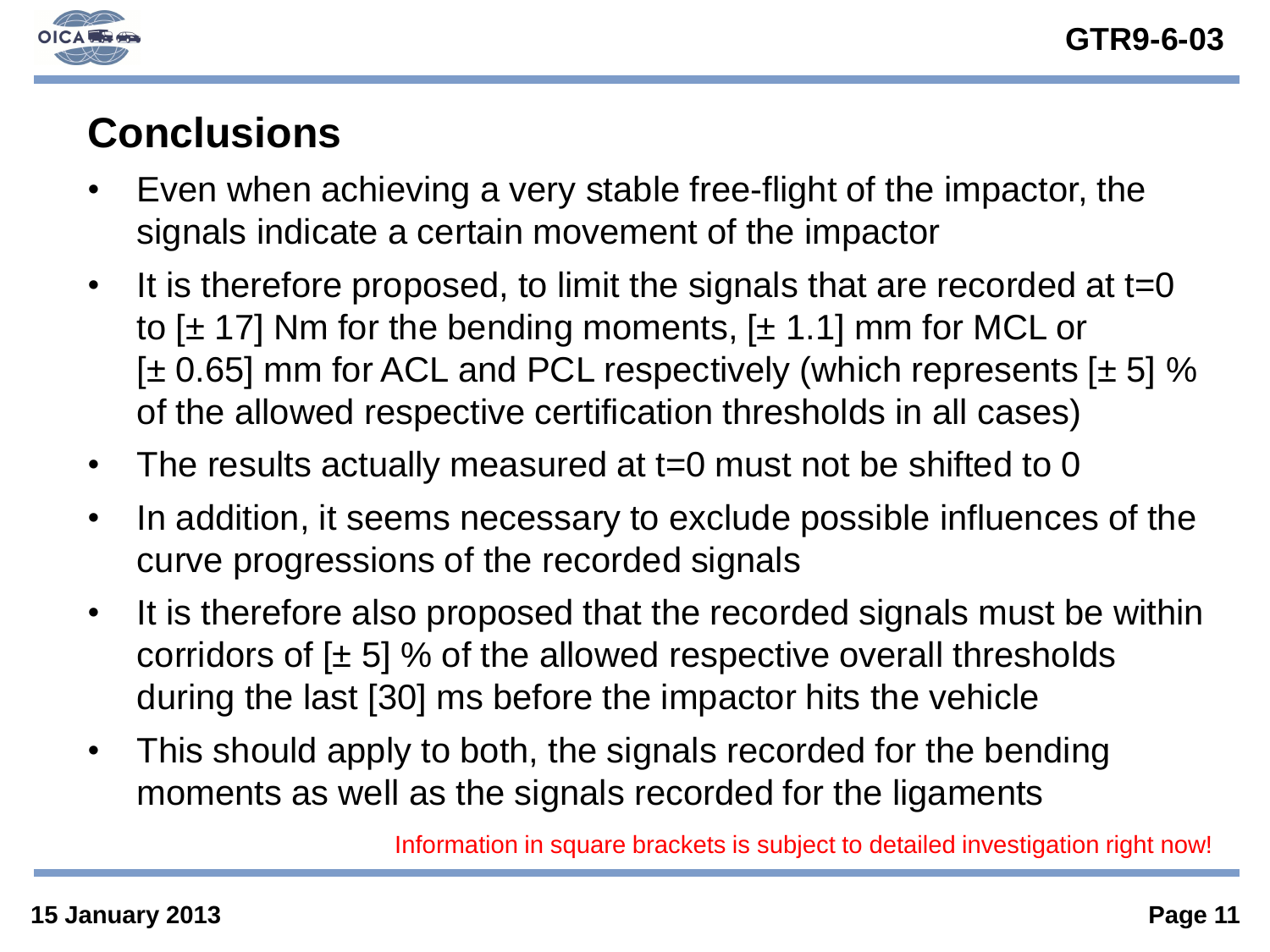

### **Example for the corridor to be met before the vehicle impact**



• Signals have to be within the corridor described in green above

Information in square brackets is subject to detailed investigation right now!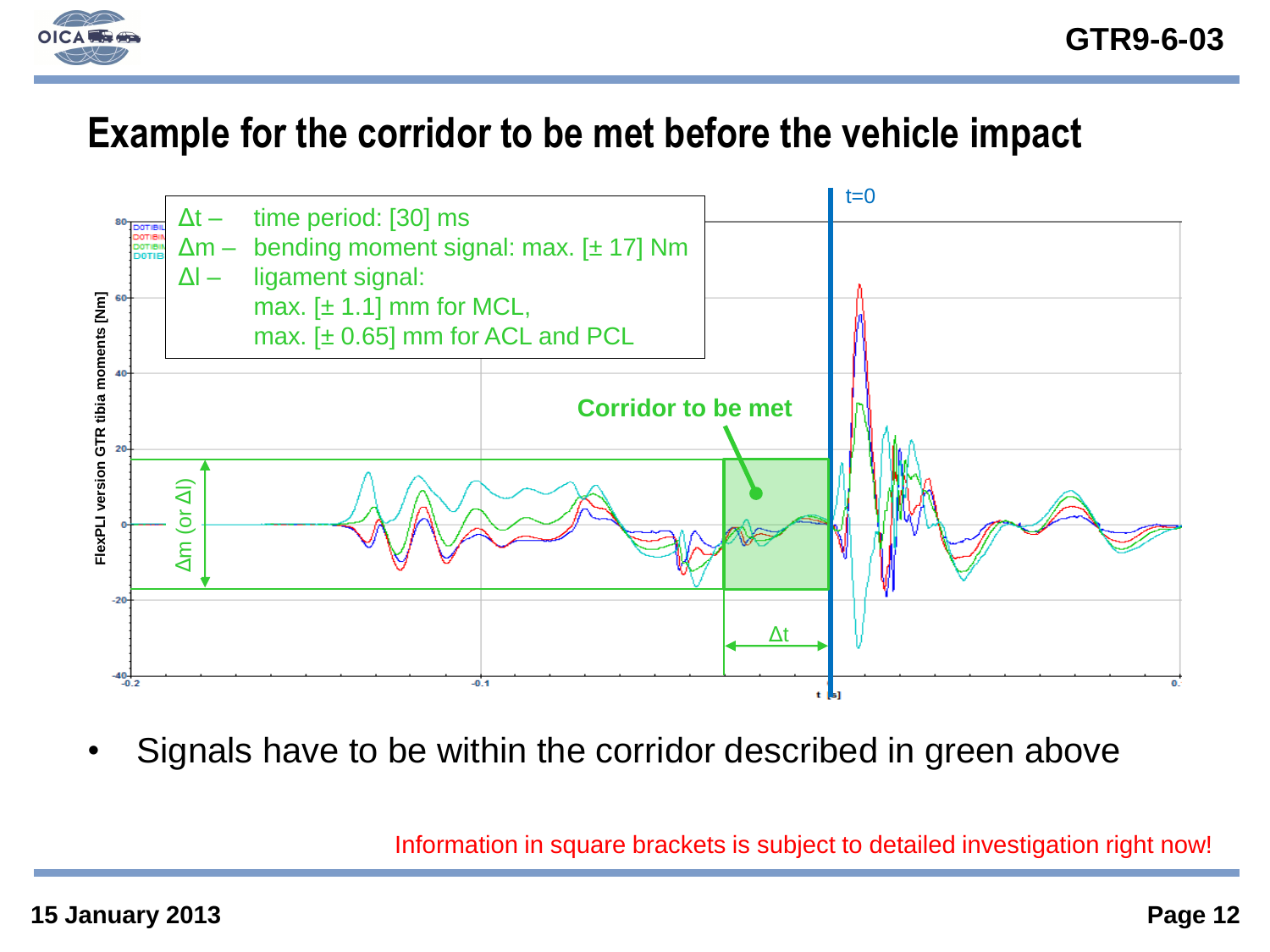

For detailed questions please refer to the authors, Messrs. Thomas Kinsky, Stephan Sommer and Holger Hochgesand / General Motors Europe Engineering